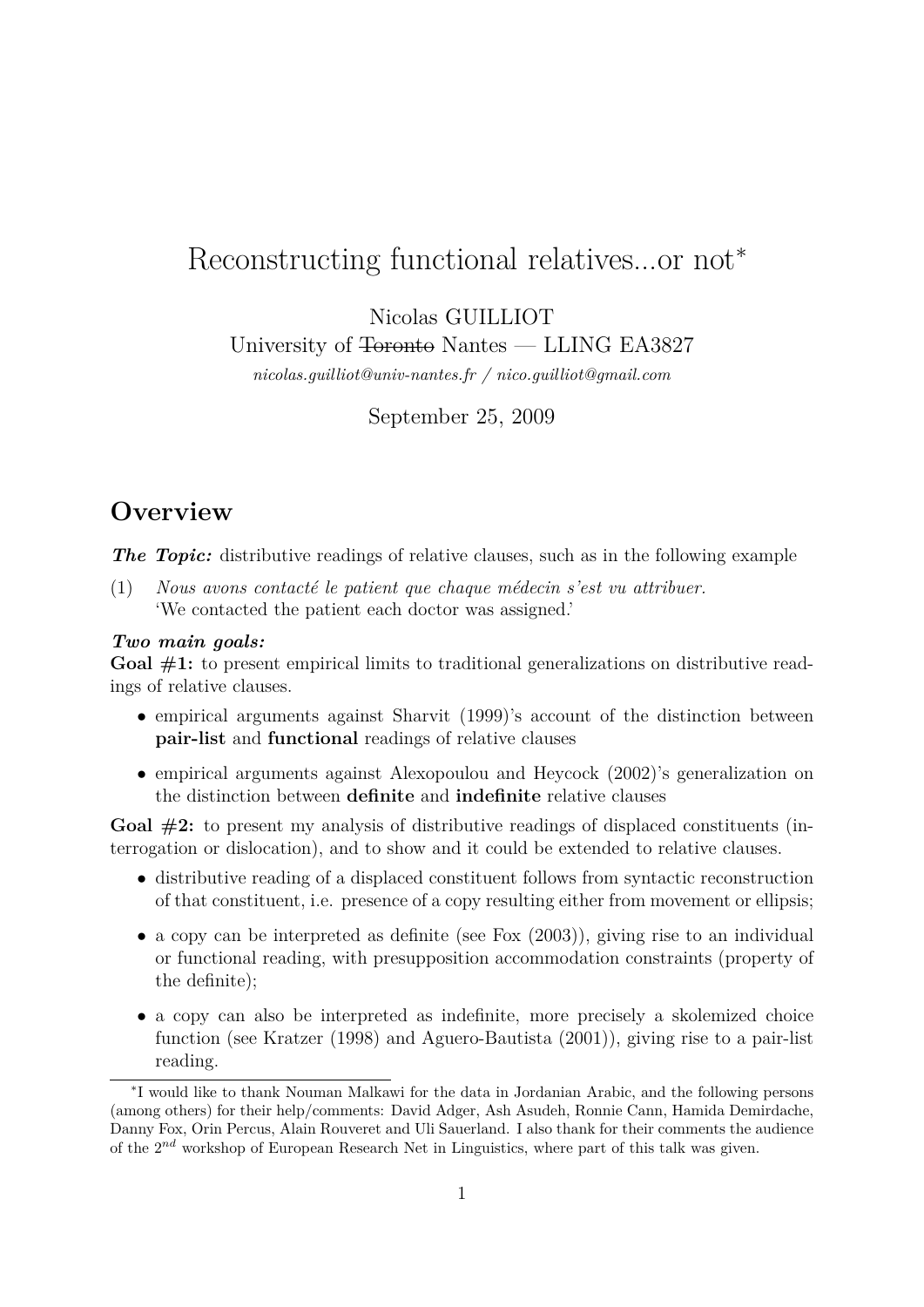# **1 Reconstruction and distributive readings**

**Reconstruction as an analysis:** mechanism by which movement is 'deconstructed'.

(2) *Which picture of his*<sup>1</sup> *did every man*<sup>1</sup> *tear?*  $\Rightarrow$  Literal reconstruction: *Every man<sub>1</sub> tore which picture of his*<sub>1</sub>*?* 

**Reconstruction as a problem:** interaction between displacement (dislocation, interrogation, relativisation) and structural constraints on interpretation (binding or scope).

## **1.1 Binding Reconstruction**

- (3) Condition C:
	- (a) *\*Which picture of John*<sup>1</sup> *did he*<sup>1</sup> *tear?*
	- (b) *\*The picture of John*1*, he*<sup>1</sup> *tore.*
- (4) Condition on Bound Variable Anaphora (BVA):
	- (a) *Which picture of his*<sup>1</sup> *daughter did every man*<sup>1</sup> *tear?*
	- (b) The picture of himself<sub>1</sub>, every man<sub>1</sub> tore.
	- (c) I tore the picture of his<sub>1</sub> that every man<sub>1</sub> chose.

 $\Rightarrow$  (27) and (4) argue for literal reconstruction to account for the fact that BVA is satisfied and Cond. C violated, if we assume that both result from structural constraints:

- Condition C based on c-command
- Bound Variable interpretation through c-command

### **1.2 Scope reconstruction: distributive reading of an indefinite**

(5) *Which woman do you think that each man will invite?*

*Traditional assumption:* distributive (multiple individual) reading of an indefinite is tied to its narrow scope with respect to a universal quantifier in syntax.

*Two major readings:* • individual reading (wide scope of the indefinite) ⇒ a unique *woman/patient* for the set of *men/doctors*; • distributive reading (narrow scope of the indefinite)

⇒ a different (and specific) *woman/patient* for each *man/doctor*.

 $\Rightarrow$  Suggests presence of an indefinite under the scope of the universal quantifier in (5): a job for reconstruction, the *wh-* constituent (*which woman* in (5)) being traditionally considered as an indefinite.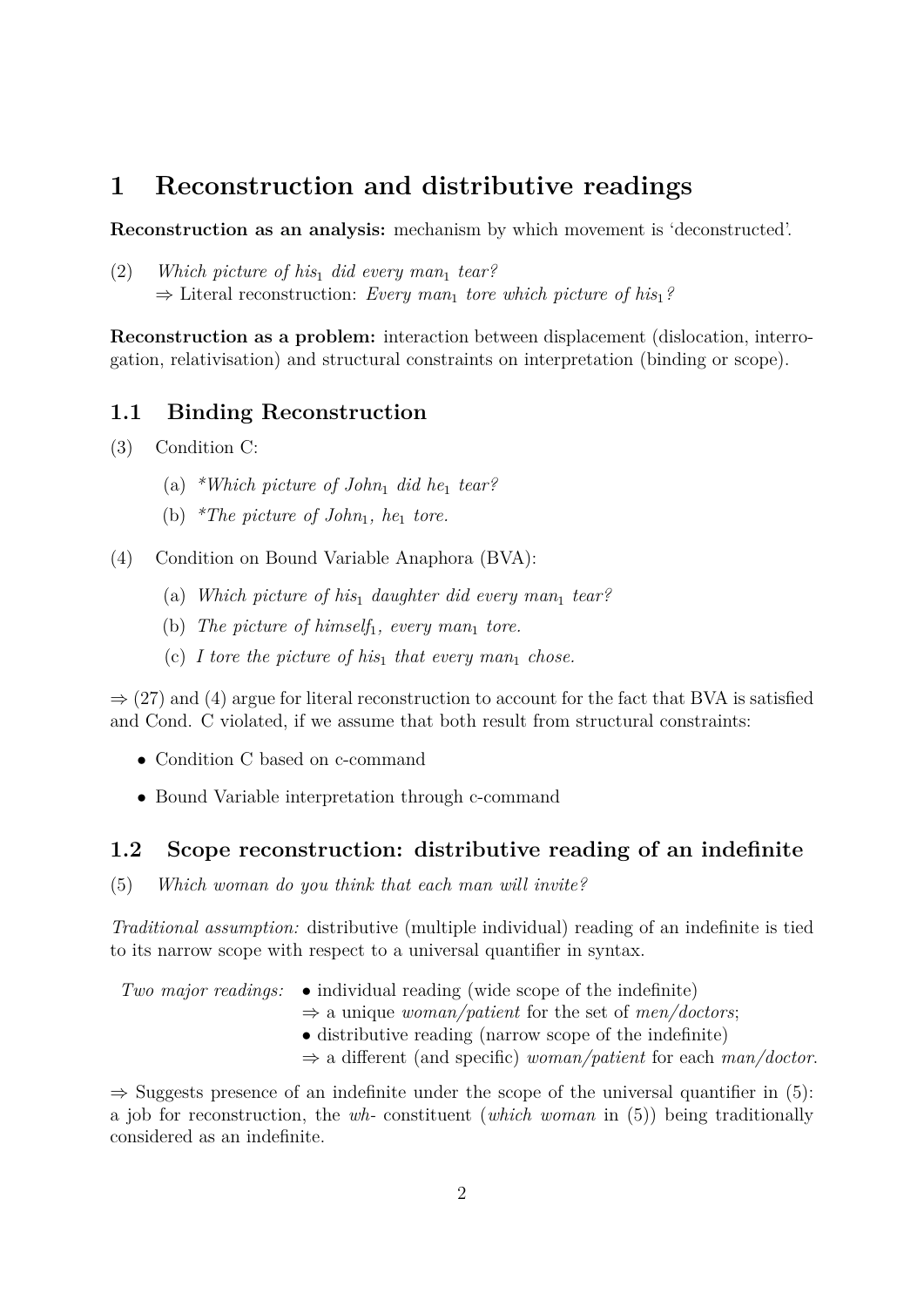## **1.3 distributivity: functional or pair-list (PL)**

Further distinction within distributive readings:

- (6) *Which woman do you think that each man will invite?*
	- (a) functional: *His mother.*
	- (b) PL: *(for) Paul, (it will be) Mary; John, Suzann;...*

## **2 Relative clauses: generalisations and paradoxes**

*Our main topic:* distributive (multiple individual) readings of relative clauses

- (7) *Nous avons contacté le patient que chaque médecin s'est vu attribuer.* 'We contacted the patient each doctor was assigned.'
	- *Two readings:* individual reading
		- ⇒ a unique *patient* for the set of *doctors*;
		- distributive reading
		- ⇒ a different (and specific) *patient* for each *doctor*.

Two major generalisations about distributive (multiple individual) readings of relatives:

- for Sharvit (1999), it corresponds to a pair-list interpretation in predicative sentences (contrasting with equative sentences);
- for Alexopoulou and Heycock (2002), it is tied to presence of the definite determiner.

## **2.1 Pair-list vs functional readings**

Based on Sharvit (1999)'s work on multiple individual readings of relative clauses in Hebrew:

 $(8)$  *ha-iSa*<sub>2</sub> the-woman *Op* every man *Se kol gever*<sup>1</sup> *hizmin* invited <sup>2</sup> *hodeta* thanked him  $l_{O_1}$ . 'The woman every man<sub>1</sub> invited thanked him<sub>1</sub>.'

 $\Rightarrow$  the relative clause in (8) can have a distributive reading (a different 'woman' for 'every man', on a par with a covarying interpretation of the pronoun *lo* 'him' (referring to 'every man')

**Generalisation**  $\#1$  (given by Sharvit (1999)): multiple individual reading of the relative clause corresponds to a pair-list interpretation of that relative, and not a functional one.

• First argument for Generalization #1: the case of **resumption**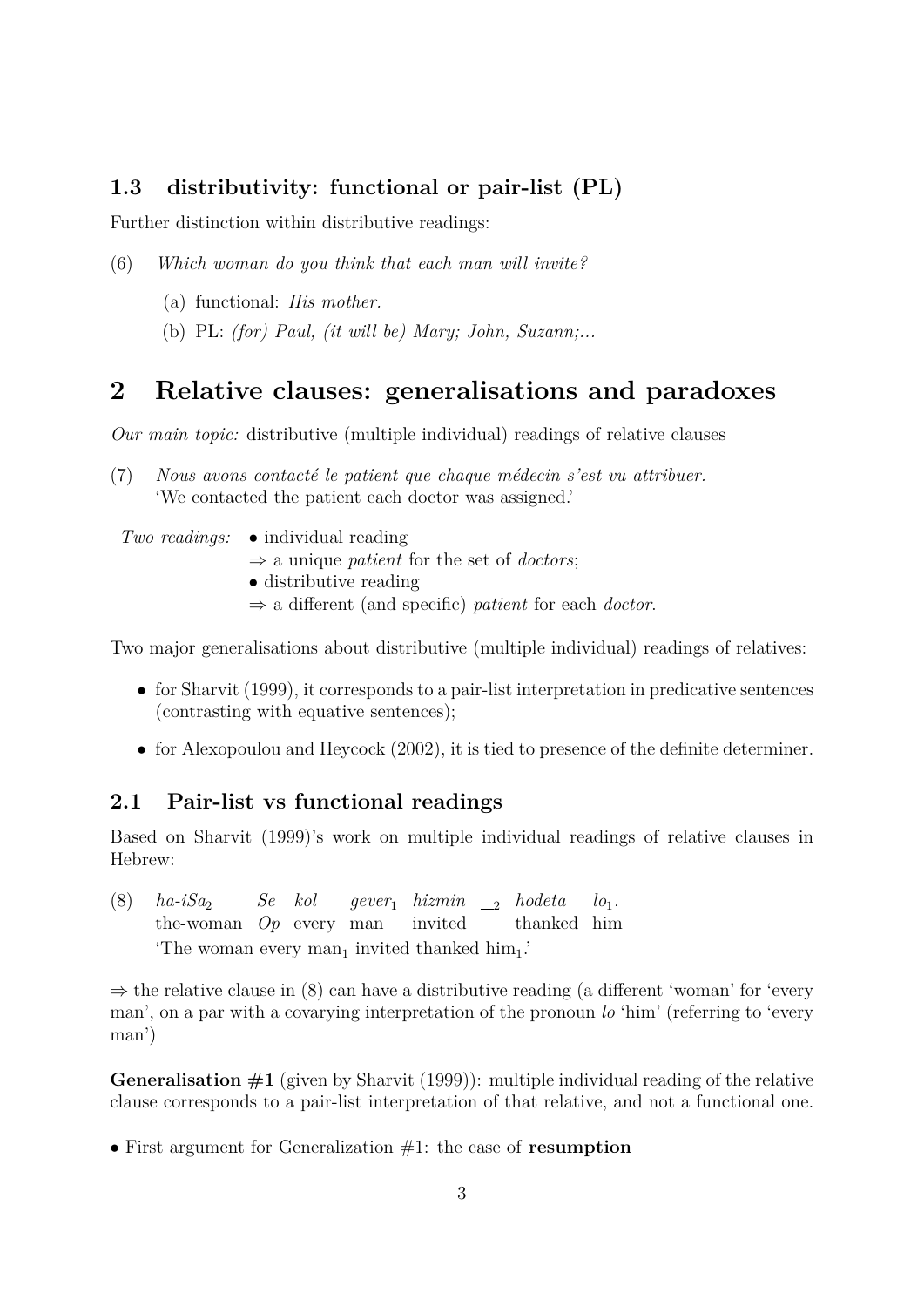- (9) *Ezyo iSa* which woman every man invite.*past-3s* her *kol gever hizmin ota?* (lit.) 'Which woman did every man invite her?'
	- (a) *Et im-o. acc* mother-his 'His mother.'
	- (b) *\*Yosi et* Yosi *acc* Gila Rami *acc* Rina *Gila; Rami et Rina...* \*'Yosi, Gila; Rami, Rina'

 $\Rightarrow$  the PL reading disappears with resumption (compare with (6) without resumption)...

- (10) *??/\*ha-iSa*<sup>2</sup> *Se kol* the-woman *Op* every man *gever*<sup>1</sup> *hizmin ota*<sup>2</sup> *hodeta* invited her thanked him  $l_{O_1}$ . ??/\*'The woman every man<sub>1</sub> invited (her) thanked him<sub>1</sub>.'
- $\Rightarrow$  and so does the multiple individual reading of the relative clause!
- Second argument for Generalization  $#1$ : the case of negative quantifiers
- (11) *Quelle femme est-ce qu'aucun homme n'a invitée?* 'Which woman did no man invite?'
	- (a) *Marie.*
	- (b) *Sa mère.* 'His mother.'
	- (c) *\*Jean, Marie; Fred, Justine; Benoît, Valérie*

 $\Rightarrow$  the PL reading disappears with negative quantifiers...

- (12) (a) *J'ai déchiré la photo qu'aucun homme n'avait choisie.* 'I tore the picture that no man had chosen.'
	- (b)  $*ha-iSa_2$ the-woman *Op* no man *Se af gever*<sup>1</sup> *lo neg* invited *hizmin* <sup>2</sup> *higia* arrived without-him  $bil'ad-av_1$ . \*'The woman no man<sub>1</sub> invited arrived without him<sub>1</sub>.'
- $\Rightarrow$  and so does the multiple individual reading of the relative clause!

**Generalisation #1** (from Sharvit (1999)) seems to be confirmed. **Prediction**  $\#1 \Rightarrow$  distributive readings of relatives should **never** occur with resumption and/or negative quantifiers.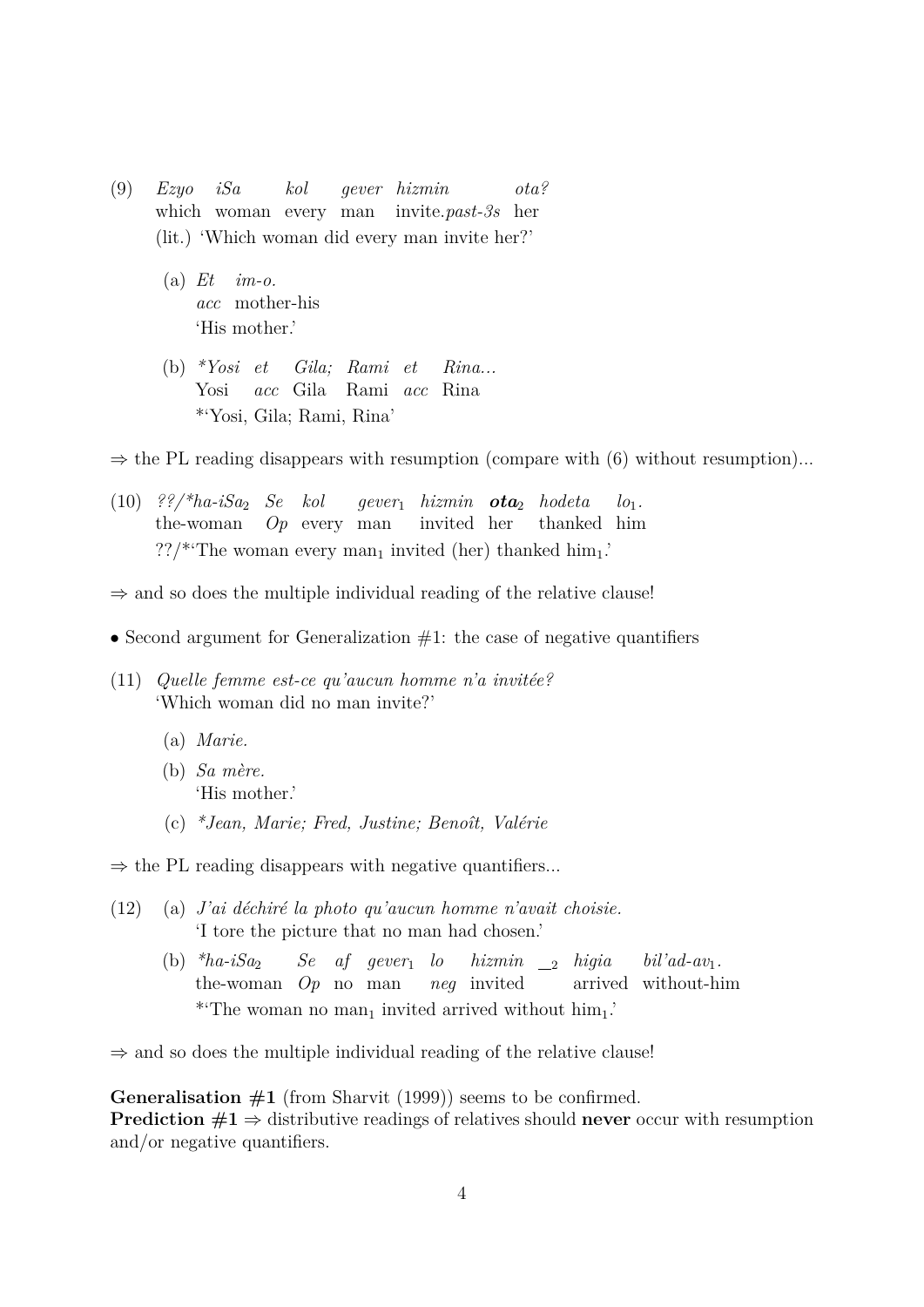## **2.2 Definite vs indefinite relative clauses**

Based on Alexopoulou and Heycock (2002)'s work on multiple individual readings of  $relative$  clauses<sup>1</sup>:

(13) (a) *The secretary called the two patients that every doctor will examine tomorrow.* (b) *The secretary called two patients that every doctor will examine tomorrow.*

⇒ Only (13a) allows for a multiple individual reading of the relative clause (*two* different *patients* for *every doctor*).

**Previous account** (Bianchi (1995)): reconstruction of *two* via raising analysis  $\Rightarrow$  reconstruction available only in (13a), as *two* is the external determiner in (13b)

Alexopoulou and Heycock (2002) argue against such account, as the same contrast holds in the following examples:

- (14) (a) *We contacted the patient each doctor was assigned.*
	- (b) *?We contacted a patient each doctor was assigned.*

 $\Rightarrow$  Only (14a) allows for a multiple individual reading of the relative clause (a different *patient* for *every doctor*).

**Generalisation #2** (from Alexopoulou and Heycock (2002)): distributive reading of a relative clause is crucially tied to presence of the definite determiner. **Prediction**  $\#2 \Rightarrow$  **only** definite relative clauses should allow for a distributive (multiple

individual) reading.

### **2.3 Paradoxes: binding reconstruction**

Empirical data suggest that both generalisations and their predictions are not borne out

• Empirical data against Prediction  $#1$  that distributive readings of relatives should never occur with resumption and/or negative quantifiers<sup>2</sup>:

- (15) (a) *J'ai déchiré la photo de lui*<sup>1</sup> *qu'aucun homme*<sup>1</sup> *n'avait choisie.* 'I tore the picture of him(self) no man had chosen.'
	- (b) The picture<sub>2</sub> of himself<sub>1</sub> which no candidate<sub>1</sub> liked  $\frac{1}{2}$  ruined his<sub>1</sub> career.

<sup>&</sup>lt;sup>1</sup>Examples in (13) correspond to English translations to similar examples from Italian introduced by Bianchi (1995).

 $2(15b)$  is given by Alexopoulou and Heycock (2002) as a challenge for Sharvit (1999)'s analysis.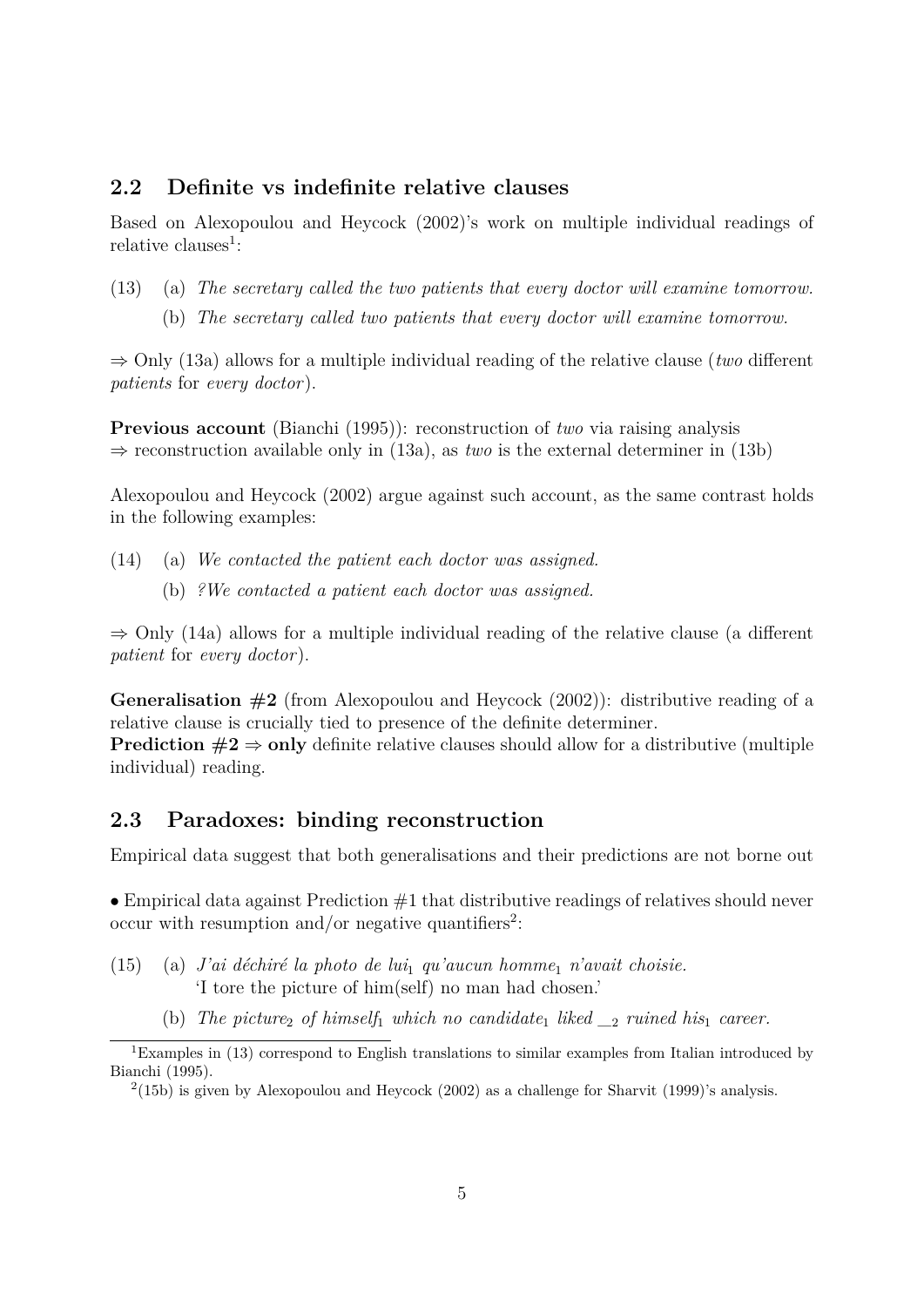$(c)$  *S-Surah*<sub>2</sub> the-picture of *taba*Q*at* P*ibin-ha*<sup>1</sup> *illi* son-his that every employee bring.*past.3s.*-it *kul mwa`zaf*<sup>1</sup> Z*ab-ha*<sup>2</sup>  $ri\overline{\varsigma}$ <del>*at*</del> give-back.*passive* to-him.  $l$ - $uh_1$ . The picture of his<sub>1</sub> son that every employee<sub>1</sub> brought (it) was given back to  $him_1$ .

 $\Rightarrow$  A distributive reading of the relative clause is available in (15a) from French and (15b) from English, despite presence of negative quantifiers in both cases;

 $\Rightarrow$  A distributive reading of the relative clause is available in (15c) from Jordanian Arabic, despite presence of resumption in the relativised site.

• Empirical data against Prediction  $#2$  that only definite relative clauses should allow for a distributive reading:

(16) *Marie a vu une photo de lui*<sup>1</sup> *que chaque homme*<sup>1</sup> *avait choisie.* 'Mary saw a picture of  $\lim(\text{self})_1$  each man<sub>1</sub> had chosen.'

 $\Rightarrow$  A distributive reading of the relative clause is available in (40) from French, although the relative is indefinite.

• *A common point:* all the problematic data can be seen as cases of binding reconstruction

## **3 The Account...**

**Our claim**: distributive readings of displaced constituents correspond to reconstructed readings of that constituent (even in relative clauses!)

- *Step 1:* to present a general account of reconstruction
- *Step 2:* to show how it can be extended to relative clauses

### **3.1 ...of Reconstruction...**

Two strategies for reconstruction, depending on the displacement strategy (see Guilliot (2006) or Guilliot and Malkawi (2009) for more details):

- (17) Gap strategy (with interrogation here):
	- (a) *Quelle photo*<sup>1</sup> *de lui*<sup>2</sup> *chaque homme*<sup>2</sup> *a-t-il déchirée \_*1*?* 'Which picture of his did each man tear?'
	- (b) *Which woman<sub>1</sub> did each man invite*  $\frac{1}{2}$ ?
- (18) Resumptive strategy (with dislocation here):

*La photo qu'il*<sup>2</sup> *avait choisie, chaque homme*<sup>2</sup> *l'a déchirée.* 'The picture that he had chosen, each man tore it.'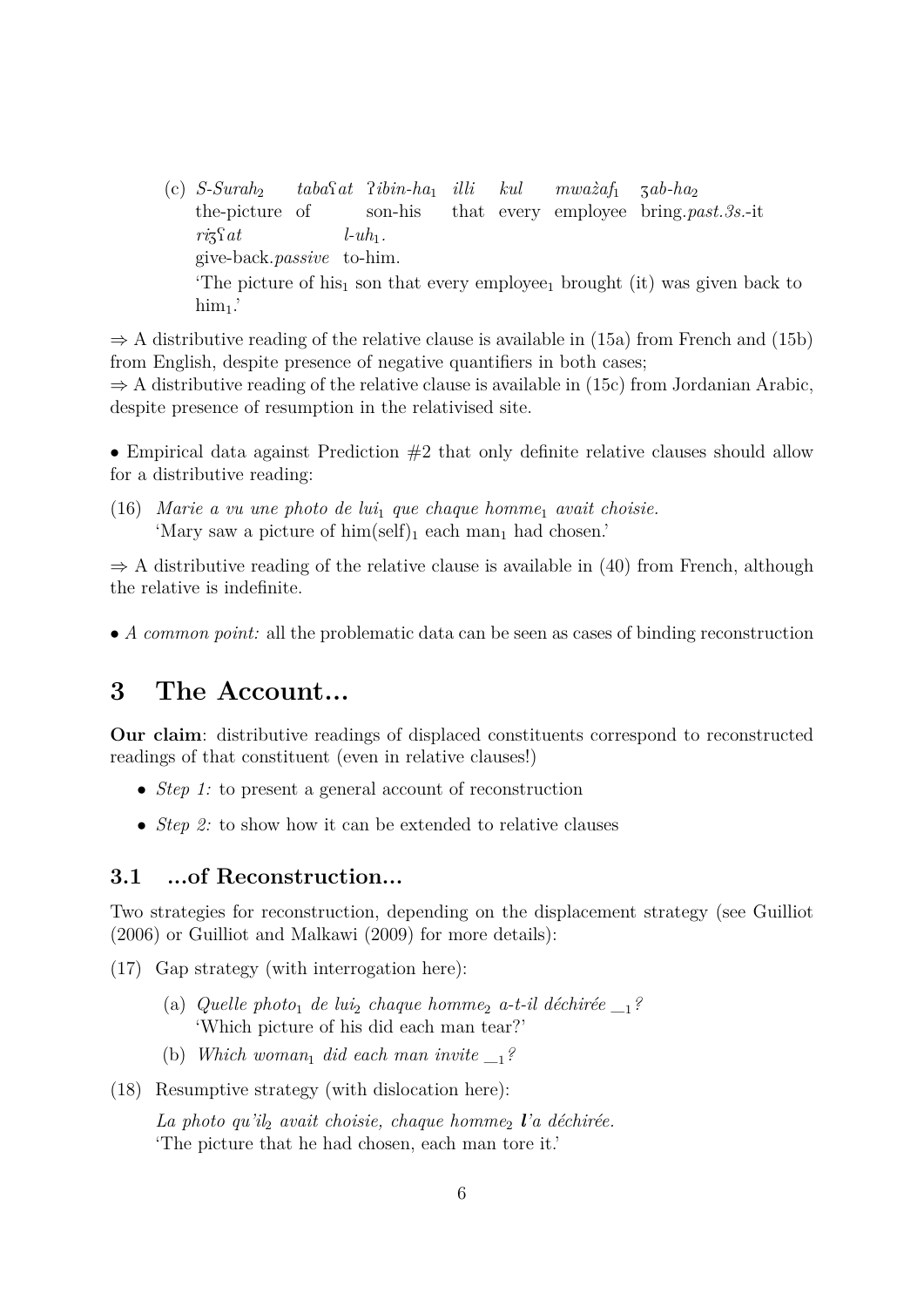#### **3.1.1 Syntax: building on copies**

- (19) *Reconstruction of a displaced XP requires presence of a copy of that XP, resulting either from movement, or crucially from an ellipsis phenomenon.*
- (20) *A resumptive pronoun can be interpreted as e-type in the sense of Elbourne (2002), i.e. as a determiner followed by an NP complement deleted under identity with its antecedent.*
- (21) (a) *Quelle photo de lui chaque homme*<sup>1</sup> *a-t-il déchirée quelle photo de lui*1*?* 'Which picture of his did each man<sub>1</sub> tear which picture of his<sub>1</sub>?'
	- (b) *Which woman did each man invite which woman?*

⇒ For (21a), presence of *lui* 'his' within the c-command domain of *chaque homme* 'each man' via the copy.

⇒ For (21b), presence of the indefinite *which woman* within the syntactic scope of *each man* via the copy.

(22) *La photo qu'il avait choisie, chaque homme<sub>1</sub> a déchiré*  $\lceil_{DP} \ l(a) \rceil_{NP_{\Delta}}$  *photo qu'il*<sub>1</sub> *avait choisie]].* 'The picture that he had chosen, each man tore it.'

⇒ For (22), presence of *il* 'he' within the c-command domain of *chaque homme* 'each man' via the elided copy.

#### **3.1.2 Semantics: definite** *vs* **indefinite copies**

(23) *Syntactic copies are interpreted either as indefinite descriptions (see Sauerland (1998) or Aguero-Bautista (2001)), or as definite ones (see Fox (2003) or Heim and Jacobson (2005)).*

**Indefinite Copy:** based on Sauerland (1998) and Aguero-Bautista (2001); more precisely, interpretation of the copy as a *skolemized choice function f*, which takes two arguments, a set of individuals (i.e. a property)  $P$  and an individual  $x$ , and returns one element of the set  $(f(P)(x))$ , where  $f(P)(x) \in P$ <sup>3</sup>.

(25) (a) *Which*  $\frac{1}{2}$   $\frac{1}{2}$   $\frac{1}{2}$   $\frac{1}{2}$   $\frac{1}{2}$   $\frac{1}{2}$   $\frac{1}{2}$   $\frac{1}{2}$   $\frac{1}{2}$   $\frac{1}{2}$   $\frac{1}{2}$   $\frac{1}{2}$   $\frac{1}{2}$   $\frac{1}{2}$   $\frac{1}{2}$   $\frac{1}{2}$   $\frac{1}{2}$   $\frac{1}{2}$   $\frac{1}{2}$   $\frac{1}{2}$   $\frac{$ 

(24) Every man loves **a** (certain) woman. ⇒ one different & specific woman for each man LF: every man<sub>1</sub> loves  $f_1(\text{woman})$ .  $∀x.[man(x) → [loves(x, f_x(woman))]]$ 

<sup>3</sup>First introduced by Kratzer (1998) to account for distributive and specific readings of the indefinite: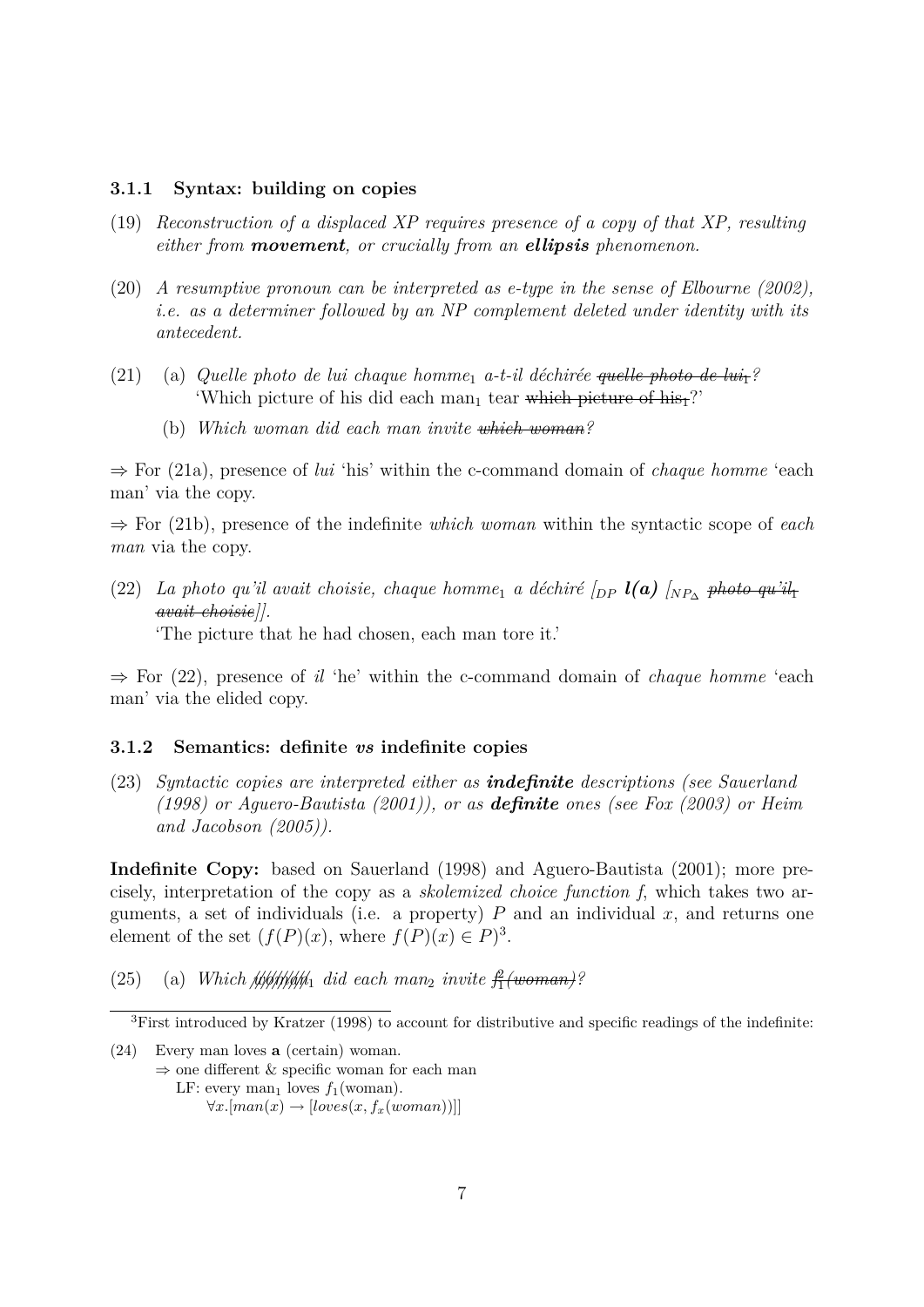- (b) *What is the skolemized choice function*  $f_{\langle etc, ee \rangle}$  *such that each man<sub>x</sub> invited f(woman)(x)?* ⇒ PL reading: the *man-woman* relation can be different with respect to each man (a set of arbitrary pairs).
- (c) What is the function  $g_{\langle ee\rangle}$  ranging over women such that each man<sub>y</sub> invited *g(y)?*  $\Rightarrow$  Functional reading: the *man-woman* relation is the same for each man<sup>4</sup>.

**Conclusion:** Indefinite copy  $\Rightarrow$  PL reading or functional reading without presupposition

**Definite Copy:** based on Fox (2003) or Heim and Jacobson (2005); more precisely interpretation of the copy as an 'individual' or 'functional' definite description.

- (26) (a) *Which*  $\frac{1}{4}$  $\frac{1}{4}$  *did each man<sub>2</sub> invite*  $\frac{1}{4}$  $\frac{1}{4}$  $\frac{1}{2}$  *woman?* 
	- (b) *What is the x such that each man<sup>y</sup> invited the<sup>x</sup> woman?*  $\Rightarrow$  Individual reading with presupposition that *x* is a woman.
	- (c) *What is the function*  $g_{\langle ee\rangle}$  *such that each man<sub>y</sub> invited the<sub><i>g*(*y*)</sub> *woman?* ⇒ Functional reading with presupposition that *g* maps men to women.

 $\Rightarrow$  Definite copies add a presupposition condition on the individuals or functions considered within the context, hence requiring accommodation of that presupposition.

**Conclusion:** Definite copy  $\Rightarrow$  individual or functional reading (with presupposition accommodation)

*Further Prediction:* without any context, the individual reading of the definite copy should prevail ⇒ easier to accommodate

## **3.2 ...in Relative Clauses**

What about Relative clauses? Two major assumptions about:

- structure  $\Rightarrow$  to get binding reconstruction in relative clauses;
- copy interpretation  $\Rightarrow$  to get scope reconstruction in relative clauses.

#### **3.2.1 Structure of relative clauses**

How to get binding reconstruction in relative clauses: by analyzing a relative pronoun like a (resumptive) pronoun, i.e. as inducing a similar ellipsis phenomenon (deletion under identity with its antecedent)

<sup>&</sup>lt;sup>4</sup>Follows from a logical implication: *A 'skolemized' choice function*  $f(CH_s(f))$  *such that*  $f(P)$  *corresponds to a Skolem function g such that*  $range(g) = P$ .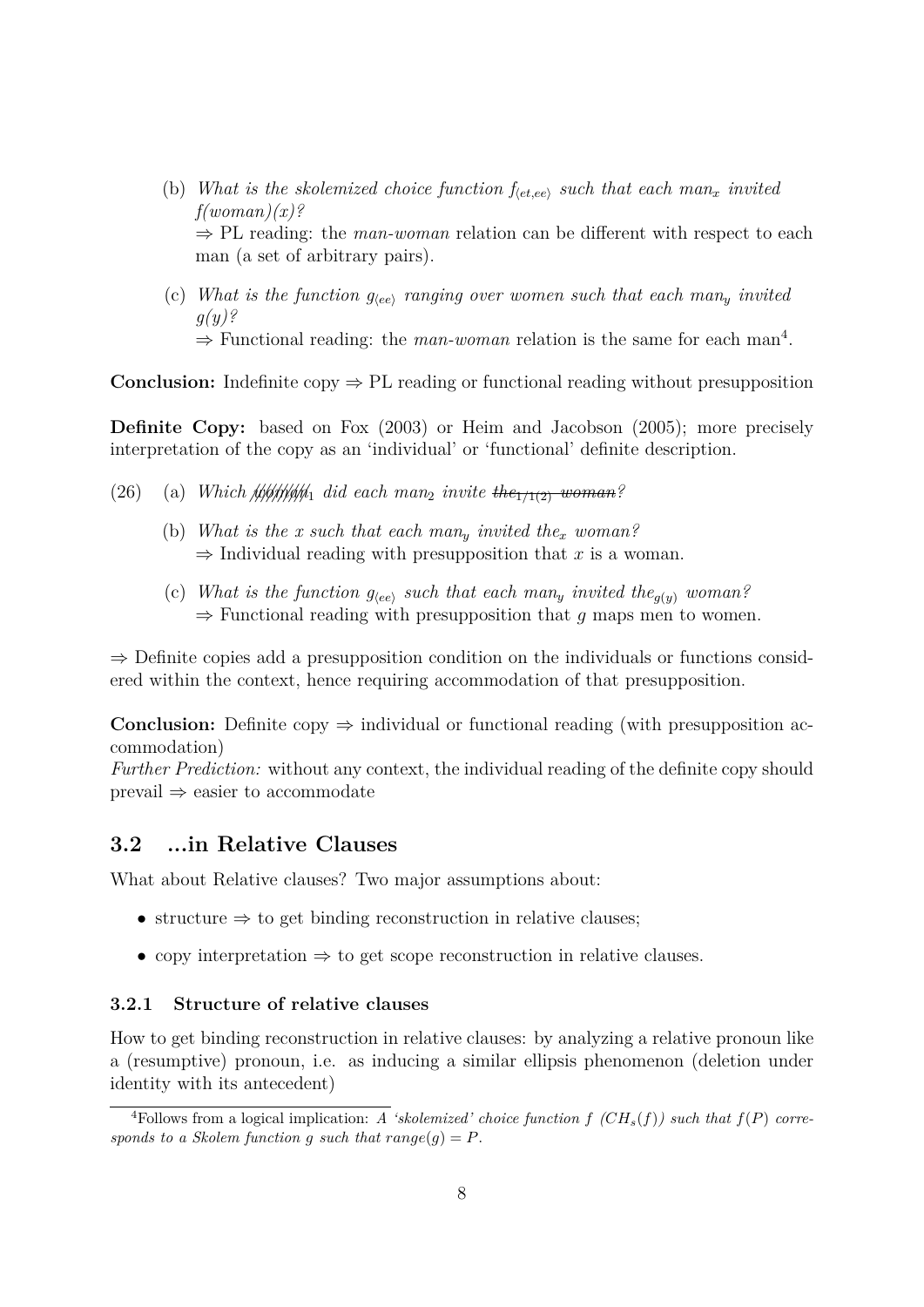$(27)$  *J'ai affiché la photo de sa<sub>2</sub> fille que chaque homme<sub>2</sub> a choisie.* 'I stuck up the picture of his<sub>1</sub> daughter which every man<sub>1</sub> chose.'



⇒ the relative pronoun *which* is associated with an elided NP restriction

• First argument for this structure: reconstruction for Bound Variable interpretation ⇒ presence of a copy (resulting from both ellipsis and movement) accounts for Bound Variable interpretation of *sa* 'his' in examples like (27), hence accounting for multiple individual reading of the relative.

• Second argument for this structure: condition C obviation similar to the one observed with resumption

- (28) (a) *J'ai apporté la photo de Jean*<sup>1</sup> *qu'il*<sup>1</sup> *avait choisie.* 'I brought the picture of John that he had chosen.'
	- (b) *Le crayon*<sup>2</sup> *de Laila*1*, je pense qu'elle*<sup>1</sup> *l*2*'a acheté aux Galeries.* (lit.) 'Laila's pen, I think she bought it at the shopping mall.'

 $\Rightarrow$  No condition C violation in both cases provides an argument for a similar approach to resumptive and relative pronouns based on ellipsis, as classical examples of ellipsis also obviate condition C:

- (29) *I kissed the sister of John*<sub>1</sub>*, and he<sub>1</sub> did*  $\lbrack \Delta \rbrack$  *too.*
- ⇒ Coreference available between *John* and *he*<sup>5</sup> .

<sup>5</sup>See for example the analysis given by Fiengo and May (1994) in terms of *Vehicle Change*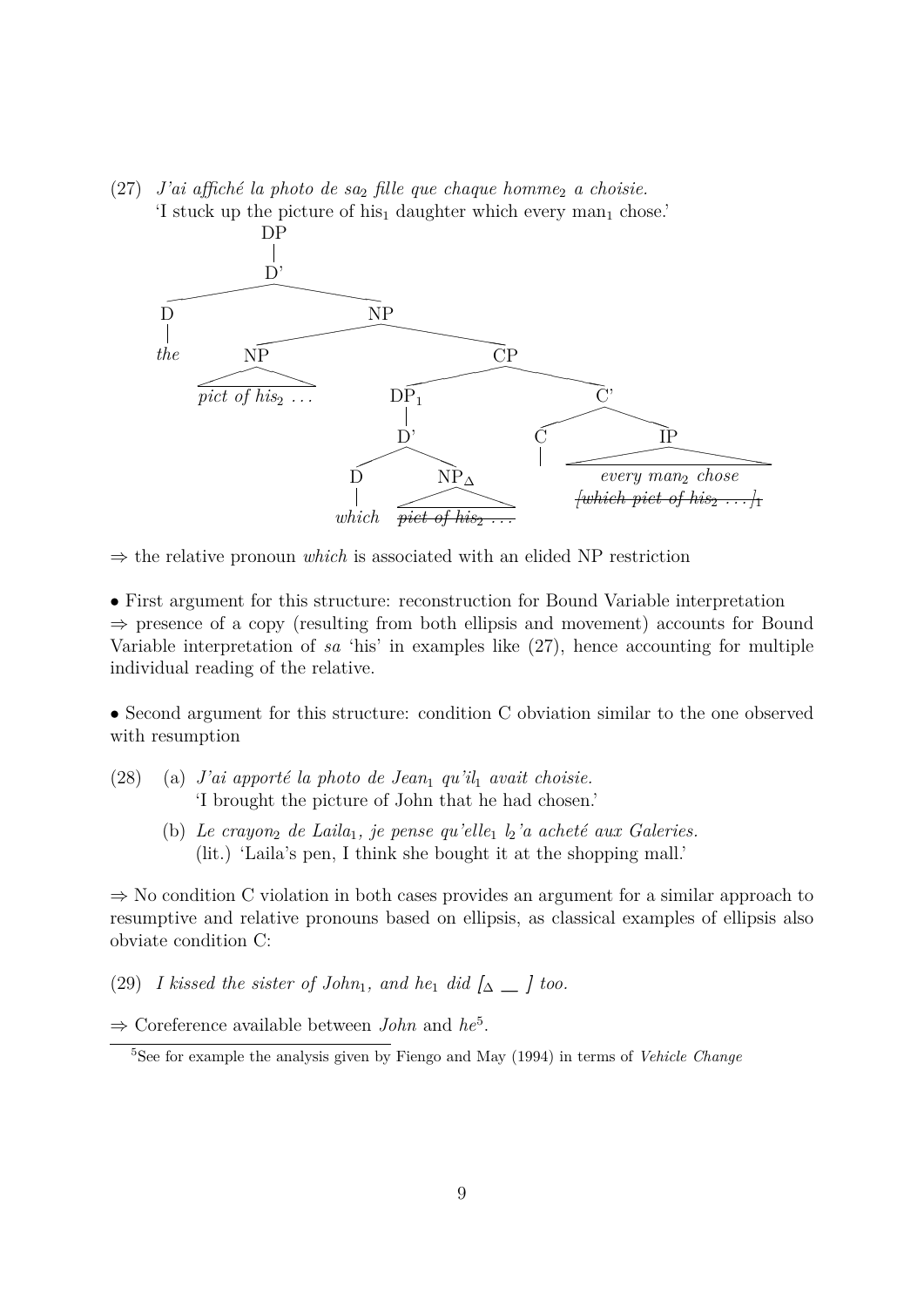#### **3.2.2 Copy interpretation in relative clauses**

How to get scope reconstruction: by assuming that the copy in the relativised site can be interpreted as indefinite

- (30) (a) the  $\frac{1}{2}$  ( $\frac{1}{2}$  *(* $\frac{1}{2}$  *each doctor<sub>2</sub> was assigned*  $\frac{1}{2}$  ( $\frac{1}{2}$  *(patient)*.
	- (b) the unique choice function  $f_{\langle etc, ee \rangle}$  such that each doctor<sub>x</sub> was assigned *fx(patient)*.
	- (c) the unique function  $g_{\text{(ee)}}$  ranging over patients such that each doctor<sub>y</sub> *examined g(y)*.

 $\Rightarrow$  Interpretation of the copy as indefinite, i.e. as a skolemized choice function, accounts for the distributive reading of the relative clause.

Independent argument for indefinite interpretation of the copy in the relativised site (see Kayne (1994) or Sauerland (1998)): the availability of existential constructions in relatives

(31) *les erreurs qu'il y a dans cette copie* 'the mistakes that there are in this exam sheet'

## **4 Accounting for the paradoxes**

Extension of our analysis of reconstruction to relative clauses sheds light on the paradoxical data provided in section 2

### **4.1 Resumption limits distributive readings**

Why is the distributive reading so limited with resumption?

(32) *??/\*ha-iSa*<sup>2</sup> *Se kol* the-woman *Op* every man *gever*<sup>1</sup> *hizmin ota*<sup>2</sup> *hodeta* invited her thanked him *lo*1*.* ??/\*'The woman every man<sub>1</sub> invited (her) thanked him<sub>1</sub>.'

**Answer:** because resumption forces a definite interpretation of the copy (the functional reading without presupposition given by the indefinite copy is no longer available)

- (33) (a) *the unique x such that each man<sup>y</sup> invited the<sup>x</sup> woman*  $\Rightarrow$  Individual reading with presupposition that *x* is a woman.
	- (b) the unique function  $g_{\text{ee}}$  *such that each man<sub>y</sub> invited the*<sub>*g*(*y*)</sub> *woman* ⇒ Functional reading with presupposition that *g* maps men to women.

 $\Rightarrow$  the individual reading will prevail over the functional one as it is easier to accommodate the presupposition linked to the former.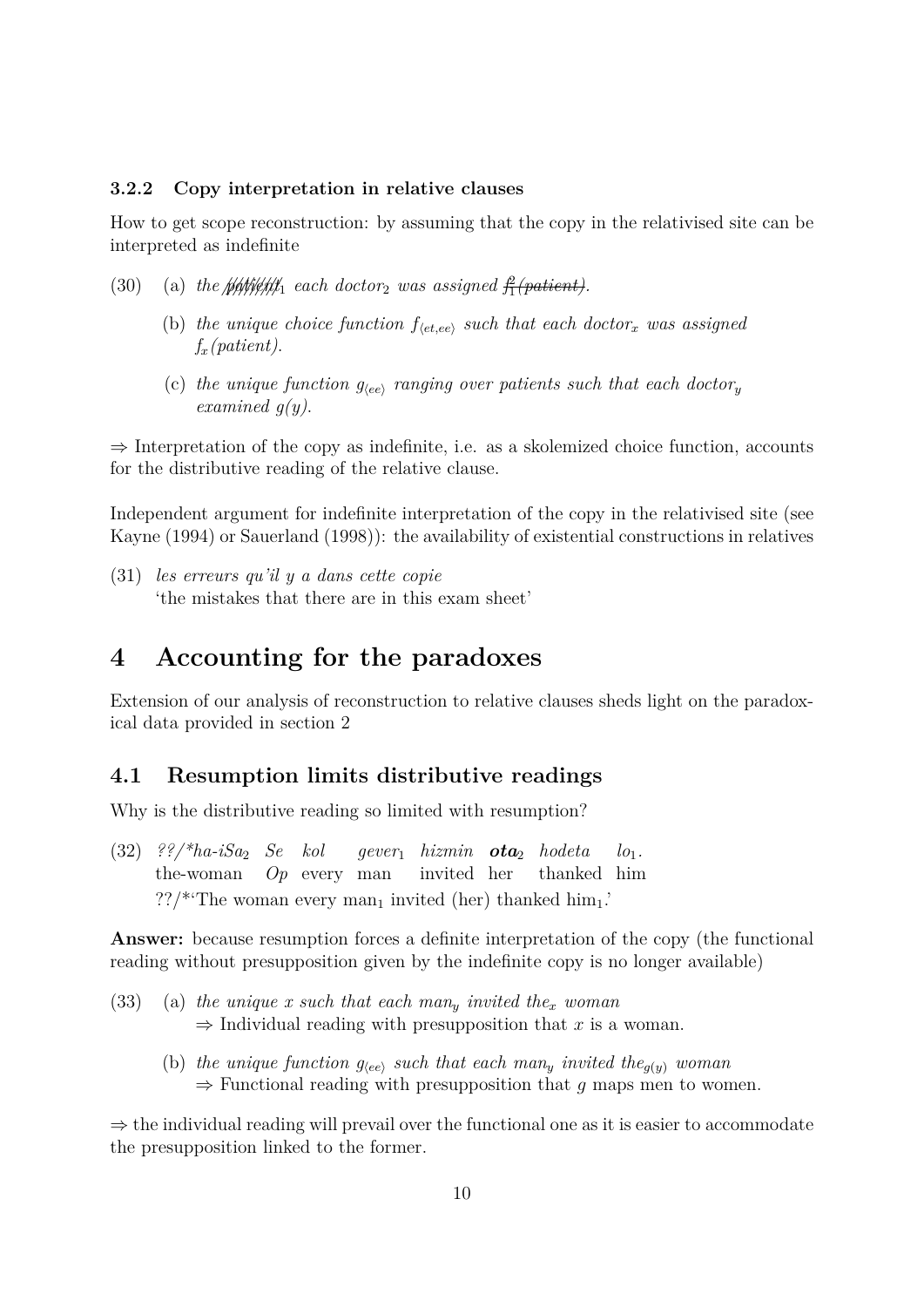## **4.2 Negative quantifiers limit distributive readings**

Why is the distributive reading so limited with negative quantifiers (the individual reading being favored)?

(34) *J'ai déchiré la photo qu'aucun homme n'avait choisie.* 'I tore the picture that no man had chosen.'

**Answer:** skolemized choice function's analysis of indefinites (for pair-list reading) must independently be restricted or banned under negative quantifiers, so as to exclude readings such as the one in (35).

(35) *No man kissed a woman.*  $\#\exists f.\neg \exists x.[man'(x) \land kiss'(x, f(woman')(x))]$ 

*Consequence:* only the definite interpretation of the copy will be available

- (36) (a) *the unique x such that no man<sup>y</sup> had chosen the<sup>x</sup> picture*  $\Rightarrow$  Individual reading with presupposition that *x* is a picture.
	- (b) the unique function  $g_{\langle ee\rangle}$  such that no man<sub>y</sub> had chosen the<sub>*g*(*y*)</sub> picture ⇒ Functional reading with presupposition that *g* maps men to pictures.

 $\Rightarrow$  presupposition accommodation linked to the definite copy favors the individual reading (easier to accommodate).

## **4.3 Indefinite relatives limit distributive readings**

Why is the distributive reading so limited with indefinite relatives (the individual reading being favored)?

(37) *?We contacted a patient each doctor was assigned.*

**Answer:** because indefinite relatives also force a definite interpretation of the copy, as the ungrammaticality of (38) shows

- (38) (a) *\*Des erreurs qu'il y a dans cette copie sont impressionnantes.* \*'Some mistakes that there are in this paper are amazing.'
	- (b) *\*Mary praised a headway that John made.*

*Consequence:* presupposition accommodation linked to the definite copy will then favor the individual reading (easier to accommodate).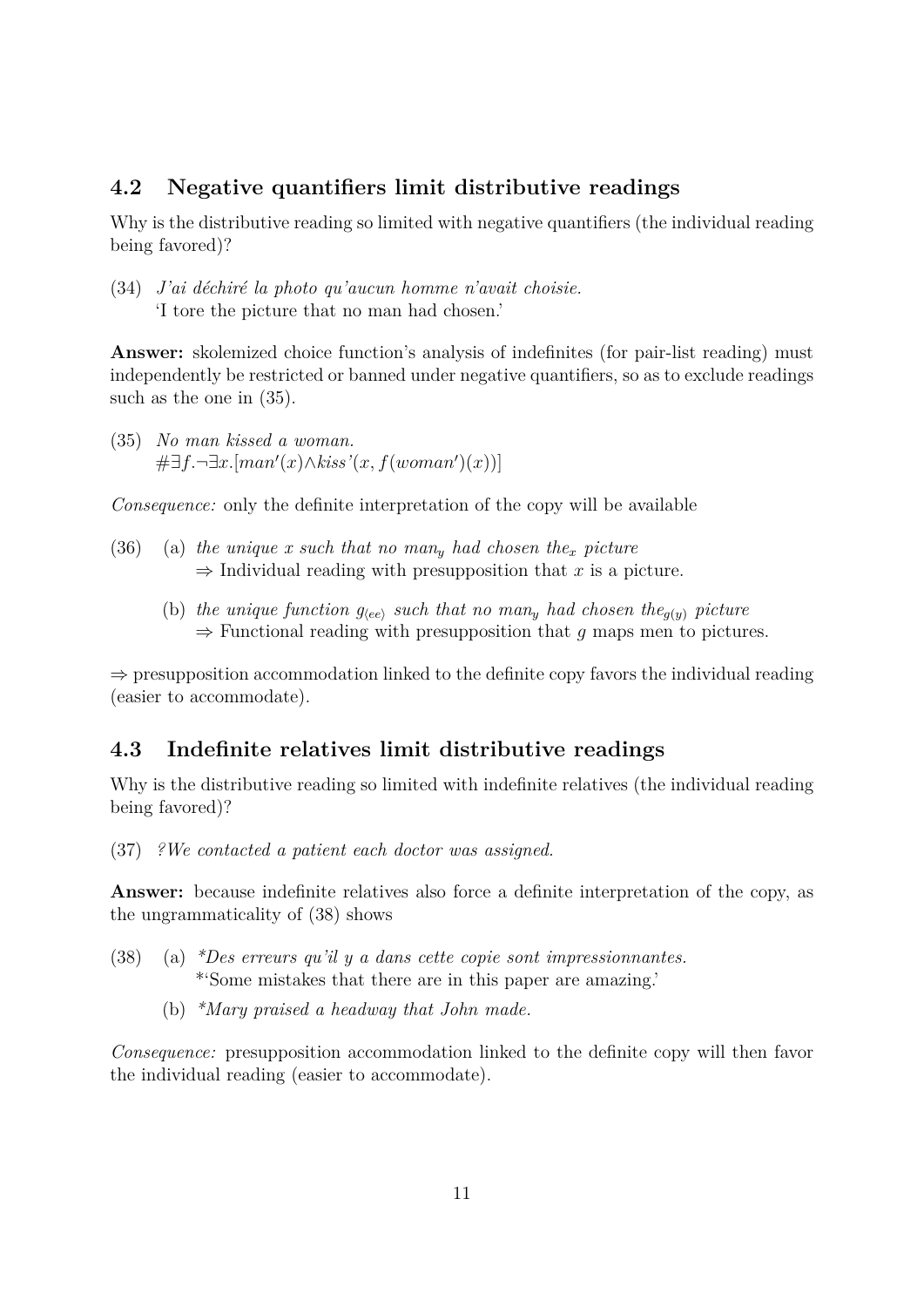### **4.4 Binding reconstruction as rescuer**

Why is the distributive reading suddenly available in the problematic cases of binding reconstruction?

- (39) (a) *J'ai déchiré la photo de lui*<sup>1</sup> *qu'aucun homme*<sup>1</sup> *n'avait choisie.* 'I tore the picture of him(self) no man had chosen.'
	- (b) The picture<sub>2</sub> of himself<sub>1</sub> which no candidate<sub>1</sub> liked  $\_2$  ruined his<sub>1</sub> career.
	- $(c)$  *S-Surah*<sub>2</sub> the-picture of *taba*Q*at* P*ibin-ha*<sup>1</sup> *illi* son-his that every employee bring.*past.3s.*-it *kul*  $mwa\ddot{z}af_1$  $zab-ha_2$  $ri\overline{\varsigma}$ <del>at</del> give-back.*passive* to-him.  $l$ - $uh_1$ . The picture of his<sub>1</sub> son that every employee<sub>1</sub> brought (it) was given back to  $him<sub>1</sub>$ .
- (40) *Marie a vu une photo de lui*<sup>1</sup> *que chaque homme*<sup>1</sup> *avait choisie.* 'Mary saw a picture of  $\lim(\text{self})_1$  each man<sub>1</sub> had chosen.'

**Answer:** copy interpreted as definite (due to resumption, the negative quantifier or the indefinite relative), but *binding reconstruction* via presence of a syntactic copy of the antecedent in the relativized site.

 $\Rightarrow$  Presence of a bound variable within the definite copy excludes the individual reading, and hence straightforwardly accounts for the functional reading (no competition anymore between the two possible readings and the presuppositions associated to them).

## **4.5 What about specificational/equative sentences?**

**Generalisation:** all the restrictions that appear in predicative sentences (with resumption, negative quantifiers, and indefinite relatives) disappear in equative sentences (in contrast with predicative sentences).

As pointed out in Sharvit (1999), resumption **does** allow distributive readings (without binding) in specificational/equative sentences:

 $(41)$  *ha-iSa*<sub>2</sub> la-femme *Op* chaque homme a-invité la *Se kol gever*<sup>1</sup> *hizmin*  $ot\mathbf{a}_2$  *hayta iSt-o*<sub>1</sub>*.* était épouse-sa 'La femme que chaque homme<sub>1</sub> a invitée était son<sub>1</sub> épouse.'

and so does a negative quantifier:

 $(42)$  (a)  $ha-iSa<sub>2</sub>$ la-femme *Op* aucun homme *neg* a-invité *Se af gever*<sup>1</sup> *lo hizmin* <sup>2</sup> *hayta iSt-o*1*.* était épouse-sa 'La femme qu'aucun homme<sub>1</sub> n'a invitée était son<sub>1</sub> épouse.'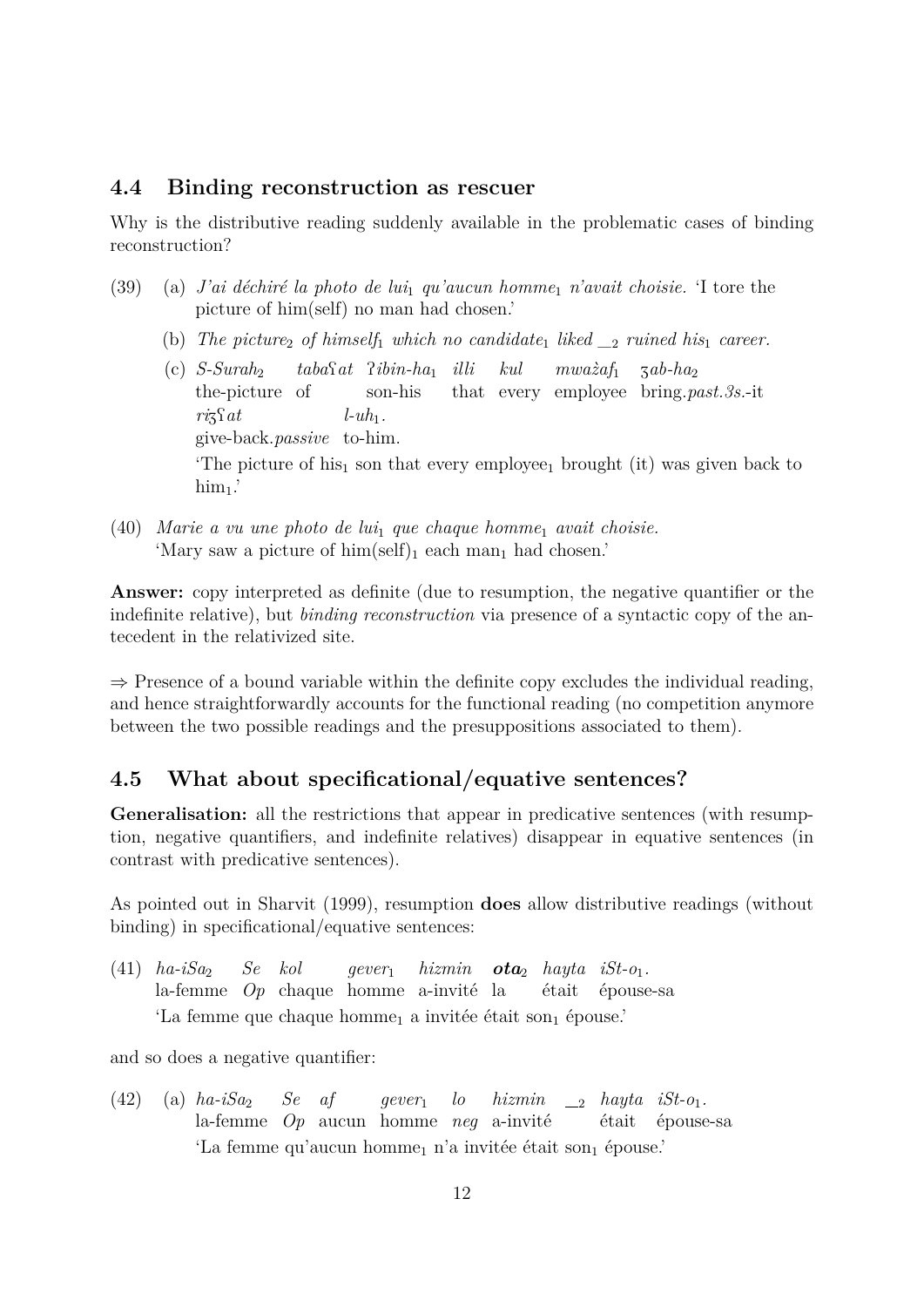(b) *la photo qu'aucun homme*<sub>1</sub> *n'a déchirée est celle de son*<sub>1</sub> épouse. Lit. The picture that no man<sub>1</sub> tore was his<sub>1</sub> wife's.'

and/or an indefinite relative:

(43) *Une femme qu'aucun homme*<sup>1</sup> *n'a invitée était son*<sup>1</sup> *épouse.* 'A woman that no man<sub>1</sub> invited was his<sub>1</sub> wife.'

**Answer (intuition):** copy interpreted as definite (due to resumption, the negative quantifier or the indefinite relative), but the presupposition linked to the functional reading does not require accommodation, as it is provided by the context (the *wife* or *picture of wife* function).

# **5 Conclusion**

*A general account of Reconstruction:*

- distributive reading of a displaced constituent follows from syntactic reconstruction of that constituent, i.e. presence of a copy resulting either from movement or ellipsis;
- a copy can be interpreted as definite (see Fox  $(2003)$ ), hence giving rise to an individual or functional reading, with presupposition accommodation constraints (property of the definite) favoring the individual reading;
- a copy can also be interpreted as indefinite, and more precisely a skolemized choice function (see Kratzer (1998) and Aguero-Bautista (2001)), hence giving rise to a pair-list reading or functional reading without presupposition.

*Consequences about distributive readings of relative clauses:*

- the relativized site of relative clause can also be interpreted as indefinite, hence giving rise to a distributive reading of the relative clause.
- resumption, negative quantifiers, and indefinite relatives generally block the distributive reading as they force an definite interpretation of the copy (and the individual reading prevails)
- distributive reading of relative clauses suddenly reappears with resumption, negative quantifiers and indefinite relative clauses when binding reconstruction is at stake, as the individual reading is no longer available (no competition in the accommodation process).
- distributive reading of relative clauses also reappears in equative sentences, as the presupposed function (which would require accommodation) is given by the context.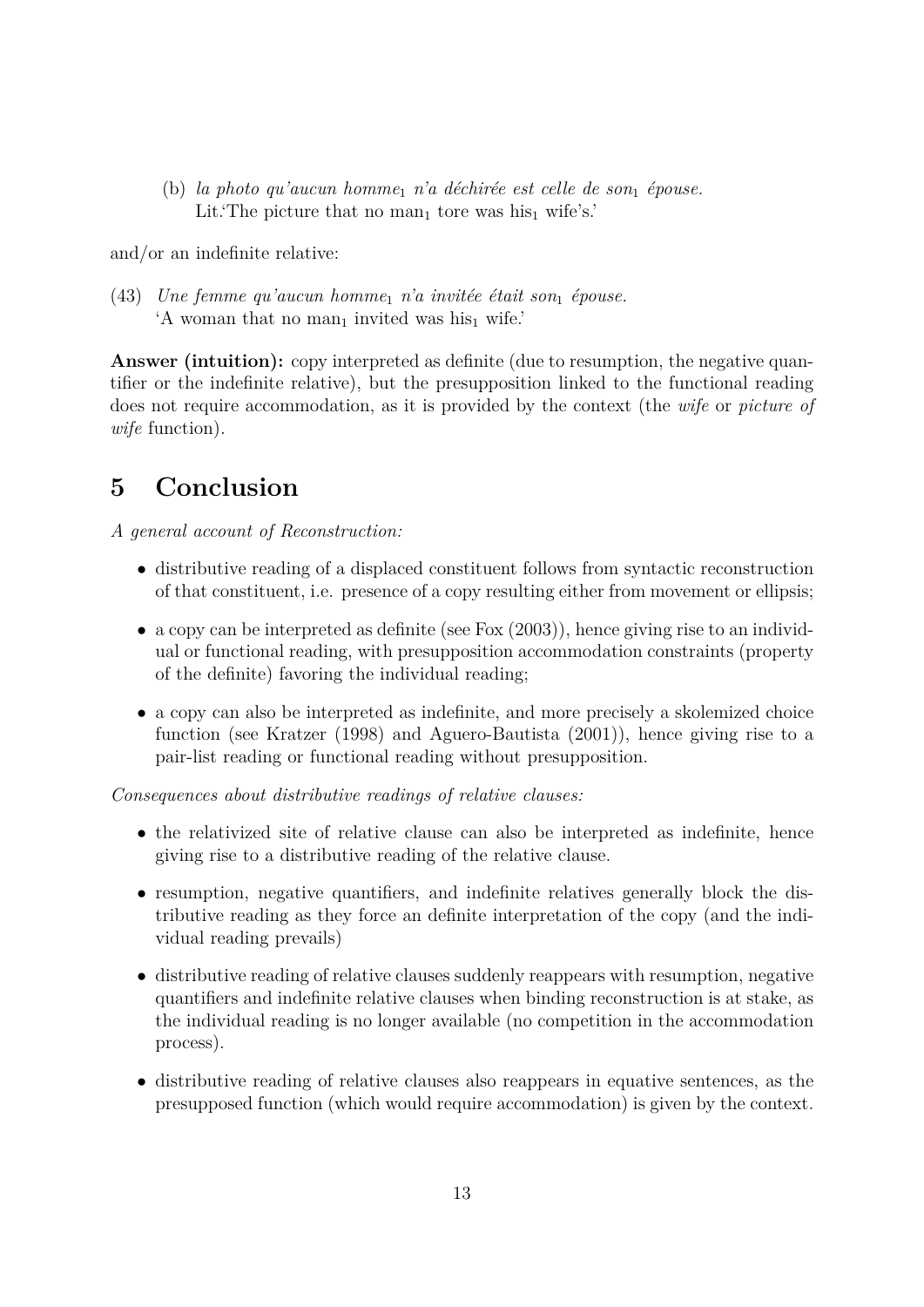Further issue: other possible accounts of the data

- a variable-free perspective (Jacobson (1999), Heim and Jacobson (2005), Guilliot (2008))
	- **–** combinatorial rules (**z** or **m**) to implement binding
	- **–** functional resumptive as a kind of coreference over functions (similar to regular pronouns)
	- **–** no reconstruction mechanism necessary
- a psycholinguistic perspective Dynamic Syntax (Cann et al. (2005), Guilliot (accepted, under review))
	- **–** left to right evaluation (unifying grammar and parsing)
	- **–** functional resumptive as a case of lexical underspecification + update (similar to regular pronouns)
	- **–** reconstruction as delay of evaluation (late update of underspecification)

## Comments and Questions Welcome!

## **References**

Calixto Aguero-Bautista. *Cyclicity and the scope of wh-phrases*. PhD thesis, MIT, 2001.

- Dora Alexopoulou and Caroline Heycock. Relative clauses with quantifiers and definiteness. In Kempson von Heusinger and Meyer-Viol, editors, *Choice functions and natural languages semantics*, 2002.
- Valentina Bianchi. *Consequences of Antisymmetry for the syntax of headed relative clauses*. PhD thesis, Scuola Normale Superiore, Pisa, 1995.
- Ronnie Cann, Ruth Kempson, and Lutz Martens. *The Dynamics of Language*. Oxford, 2005.
- Paul Elbourne. *Situations and individuals*. PhD thesis, MIT, 2002.
- Robert Fiengo and Robert May. *Indices and Identity*. MIT Press, 1994.
- Danny Fox. On Logical Form. In Randall Hendrick, editor, *Minimalist Syntax*. Blackwell, 2003.
- Nicolas Guilliot. To reconstruct or not to reconstruct: that is the question. In *Proceedings of the Workshop on What Syntax feeds Semantics*. FoLLI, 2008.
- Nicolas Guilliot. Reconstruction as update of underspecification. In *Dynamic Syntax Volume*. CSLI, accepted, under review.